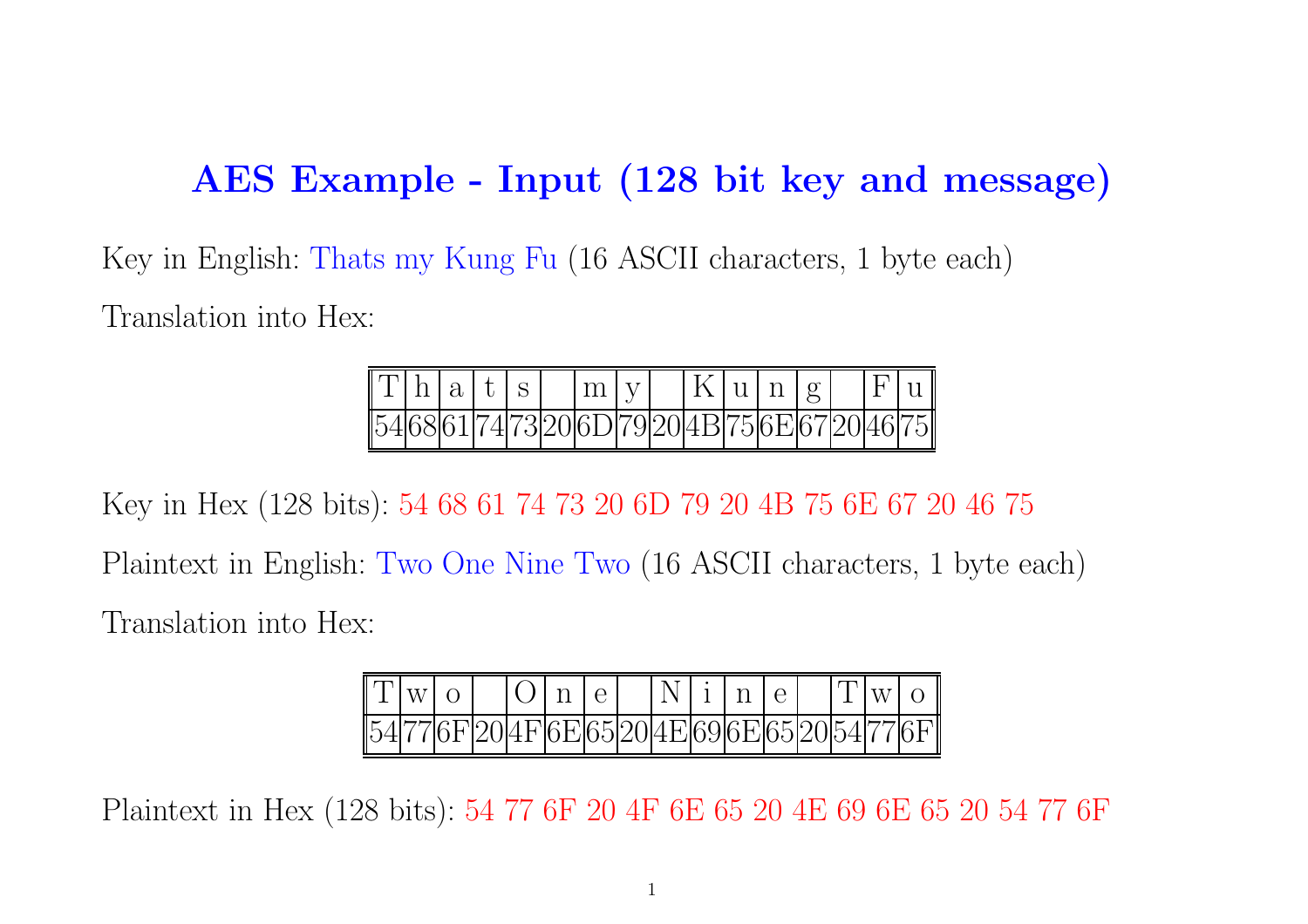#### AES Example - The first Roundkey

- Key in Hex (128 bits): <sup>54</sup> <sup>68</sup> <sup>61</sup> <sup>74</sup> <sup>73</sup> <sup>20</sup> 6D <sup>79</sup> <sup>20</sup> 4B <sup>75</sup> 6E <sup>67</sup> <sup>20</sup> <sup>46</sup> <sup>75</sup>
- $w[0] = (54, 68, 61, 74), w[1] = (73, 20, 6D, 79), w[2] = (20, 4B, 75, 6E), w[3] = (67, 20, 46, 75)$
- $\bullet$   $g(w[3])$ :
	- circular byte left shift of  $w[3]$ :  $(20, 46, 75, 67)$
	- Byte Substitution (S-Box):  $(B7, 5A, 9D, 85)$
	- Adding round constant  $(01, 00, 00, 00)$  gives:  $g(w[3]) = (B6, 5A, 9D, 85)$
- $w[4] = w[0] \oplus g(w[3]) = (E2, 32, FC, F1)$ :

| $\parallel$ 0101 0100 0110 1000 0110 0001 0111 0100                                     |    |    |                |
|-----------------------------------------------------------------------------------------|----|----|----------------|
| $\parallel$ 1011 0110 0101 1010 $\parallel$ 1001 1101 $\parallel$ 1000 0101 $\parallel$ |    |    |                |
| 1110 0010  0011 0010  1111 1100  1111 0001                                              |    |    |                |
| E2                                                                                      | 32 | FC | F <sup>1</sup> |

- $w[5] = w[4] \oplus w[1] = (91, 12, 91, 88), w[6] = w[5] \oplus w[2] = (B1, 59, E4, E6),$  $w[7] = w[6] \oplus w[3] = (D6, 79, A2, 93)$
- first roundkey: E2 32 FC F1 91 12 91 88 B1 59 E4 E6 D6 79 A2 93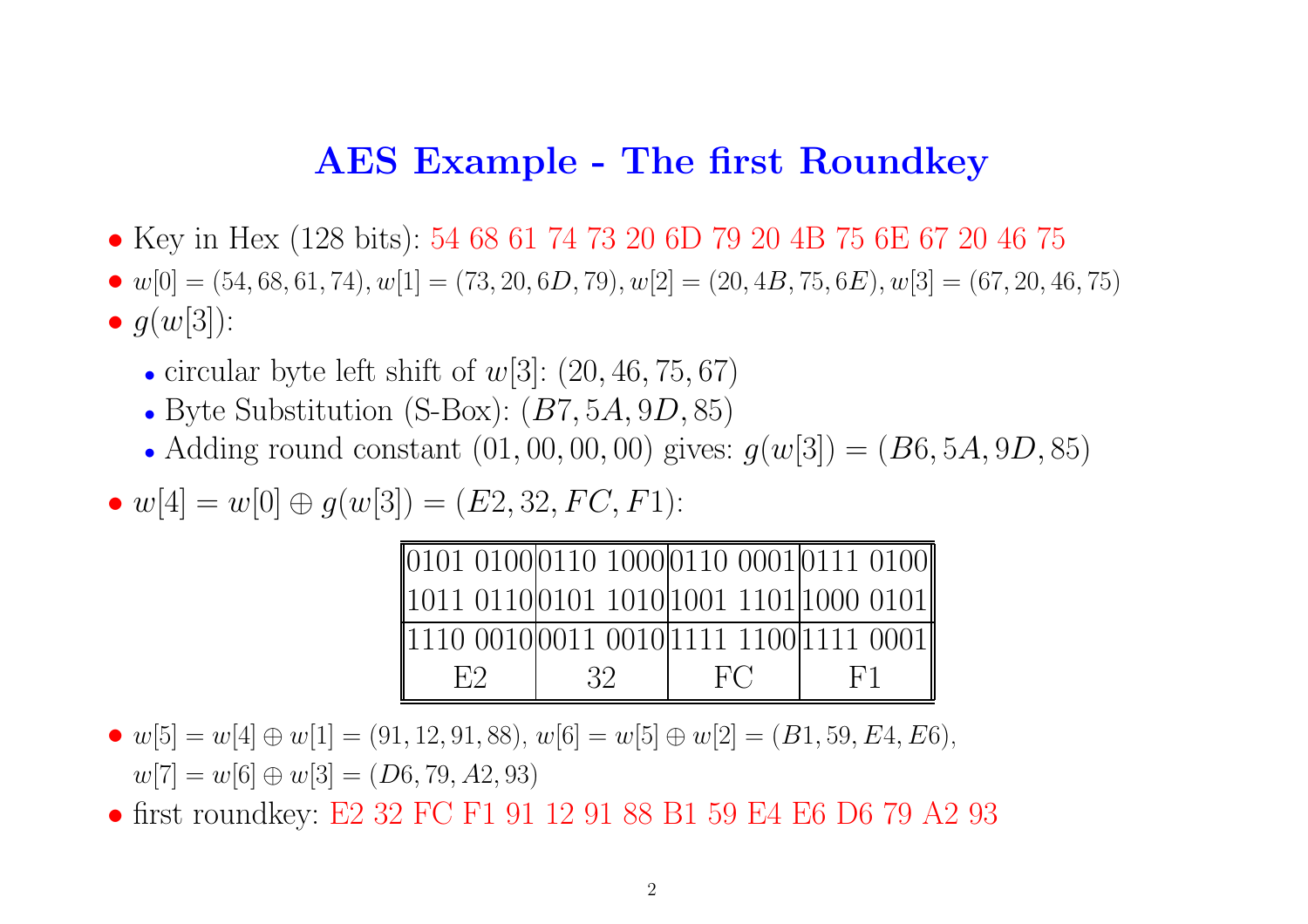#### AES Example - All RoundKeys

- Round 0: 54 68 61 74 73 20 6D 79 20 4B 75 6E 67 20 46 75
- Round 1: E2 32 FC F1 91 12 91 88 B1 59 E4 E6 D6 79 A2 93
- Round 2: 56 08 20 07 C7 1A B1 8F 76 43 55 69 A0 3A F7 FA
- Round 3: D2 60 0D E7 15 7A BC 68 63 39 E9 01 C3 03 1E FB
- Round 4: A1 12 02 C9 B4 68 BE A1 D7 51 57 A0 14 52 49 5B
- Round 5: B1 29 3B 33 05 41 85 92 D2 10 D2 32 C6 42 9B 69
- Round 6: BD 3D C2 B7 B8 7C 47 15 6A 6C 95 27 AC 2E 0E 4E
- Round 7: CC 96 ED 16 74 EA AA 03 1E 86 3F 24 B2 A8 31 6A
- Round 8: 8E 51 EF 21 FA BB 45 22 E4 3D 7A 06 56 95 4B 6C
- Round 9: BF E2 BF 90 45 59 FA B2 A1 64 80 B4 F7 F1 CB D8
- Round 10: 28 FD DE F8 6D A4 24 4A CC C0 A4 FE 3B 31 6F 26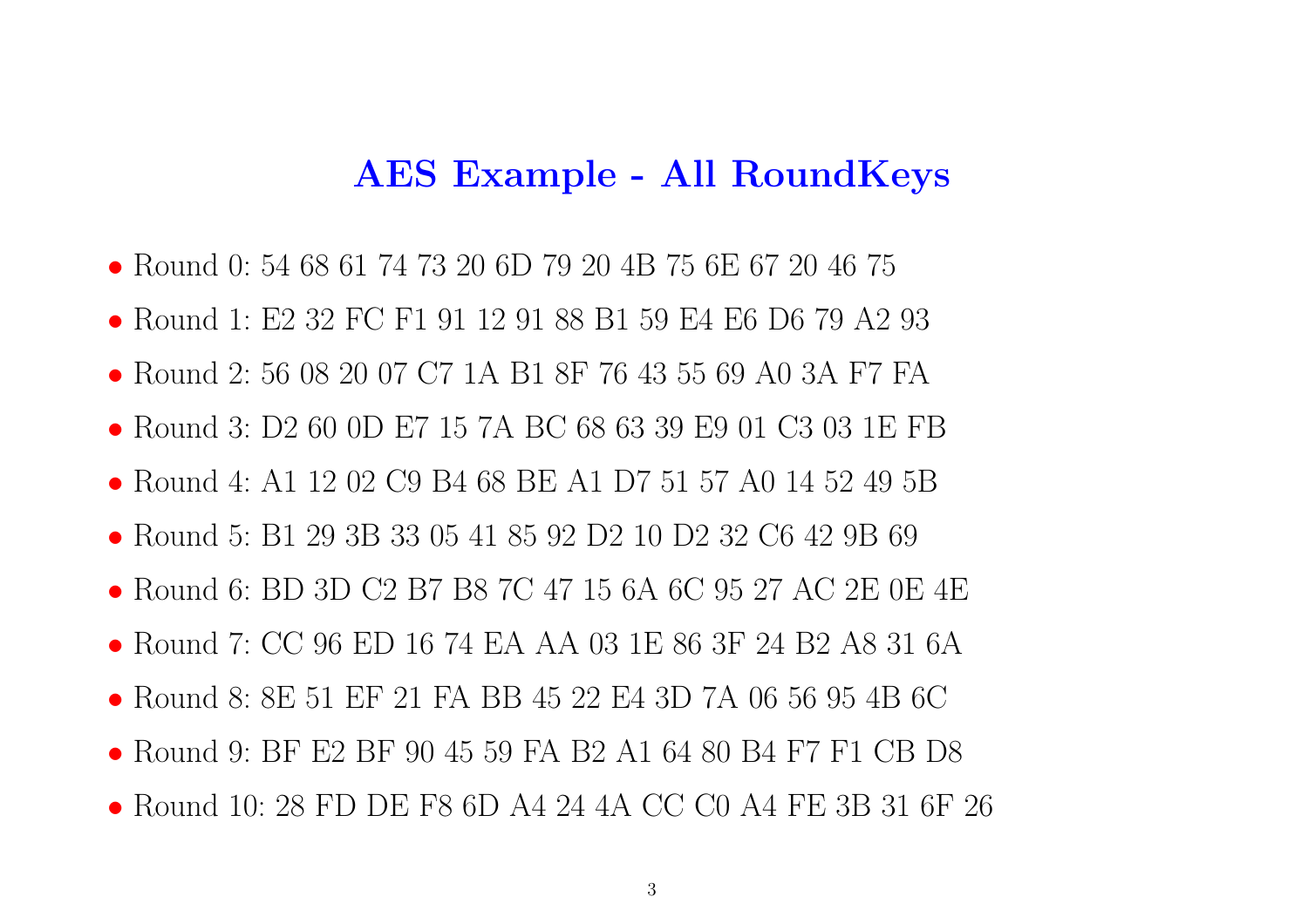#### AES Example - Add Roundkey, Round 0

• State Matrix and Roundkey No.0 Matrix:



• XOR the corresponding entries, e.g.,  $69 \oplus 4B = 22$ 

| 0110 1001 |  |
|-----------|--|
| (1100111  |  |
| 0010 0010 |  |

• the new State Matrix is

$$
\begin{pmatrix} 00 \ 3C \ 6E \ 47 \\ 1F \ 4E \ 22 \ 74 \\ 0E \ 08 \ 1B \ 31 \\ 54 \ 59 \ 0B \ 1A \end{pmatrix}
$$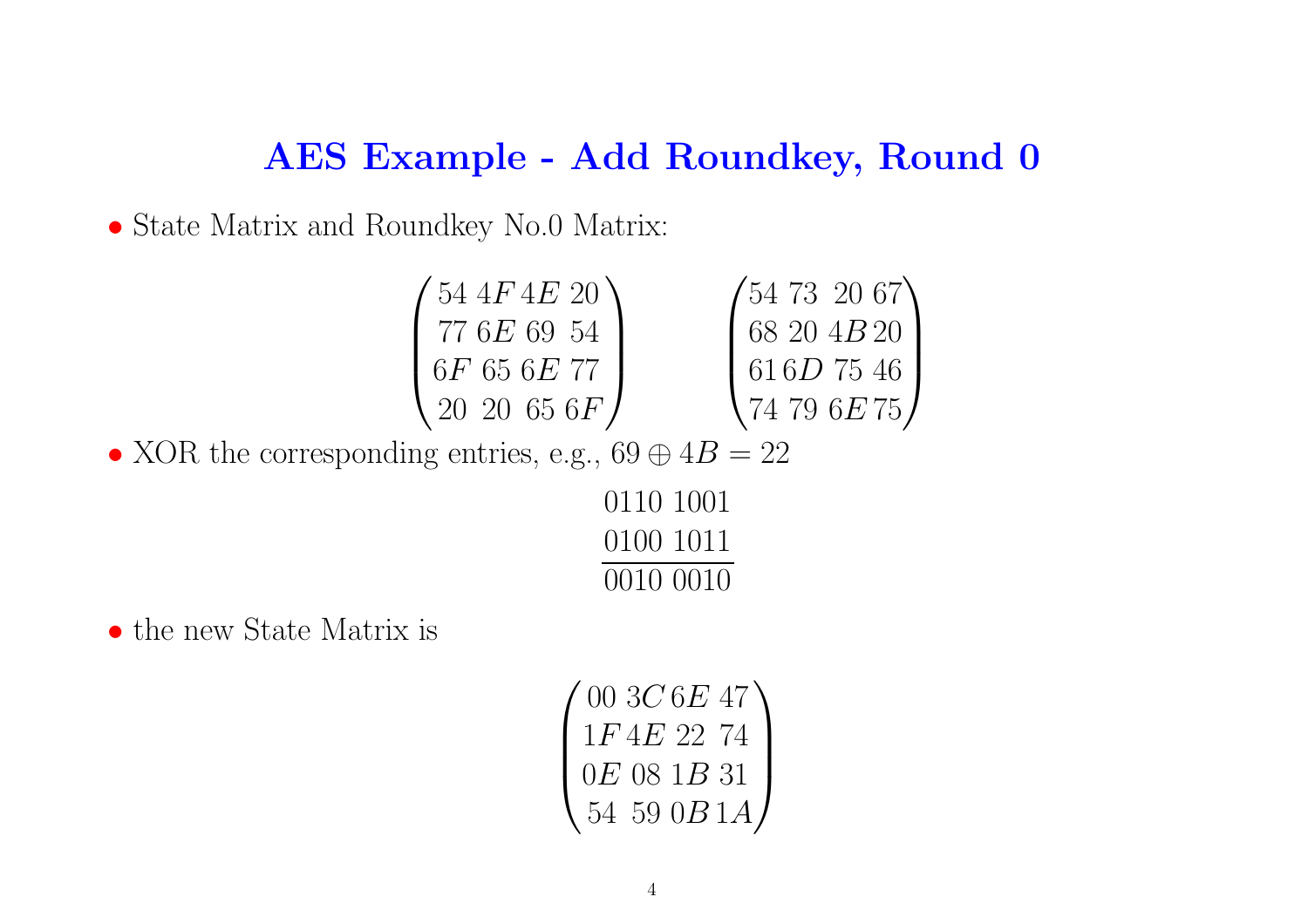# AES Example - Round 1, Substitution Bytes

• current State Matrix is

 $\begin{pmatrix} 00 & 3C & 6E & 47 \ 1F & 4E & 22 & 74 \ 0E & 08 & 1B & 31 \ 54 & 59 & 0B & 1A \end{pmatrix}$ 

- substitute each entry (byte) of current state matrix by corresponding entry in AES S-Box
- for instance: byte 6E is substituted by entry of S-Box in row 6 and column E, i.e., by 9F
- this leads to new State Matrix

```
\left(\begin{array}{ccc} 63 & EB & 9F & A0 \ C0 & 2F & 93 & 92 \ AB & 30 & AF & C7 \ 20 & CB & 2B & A2 \end{array}\right)
```
• this non-linear layer is for resistance to differential and linear cryptanalysis attacks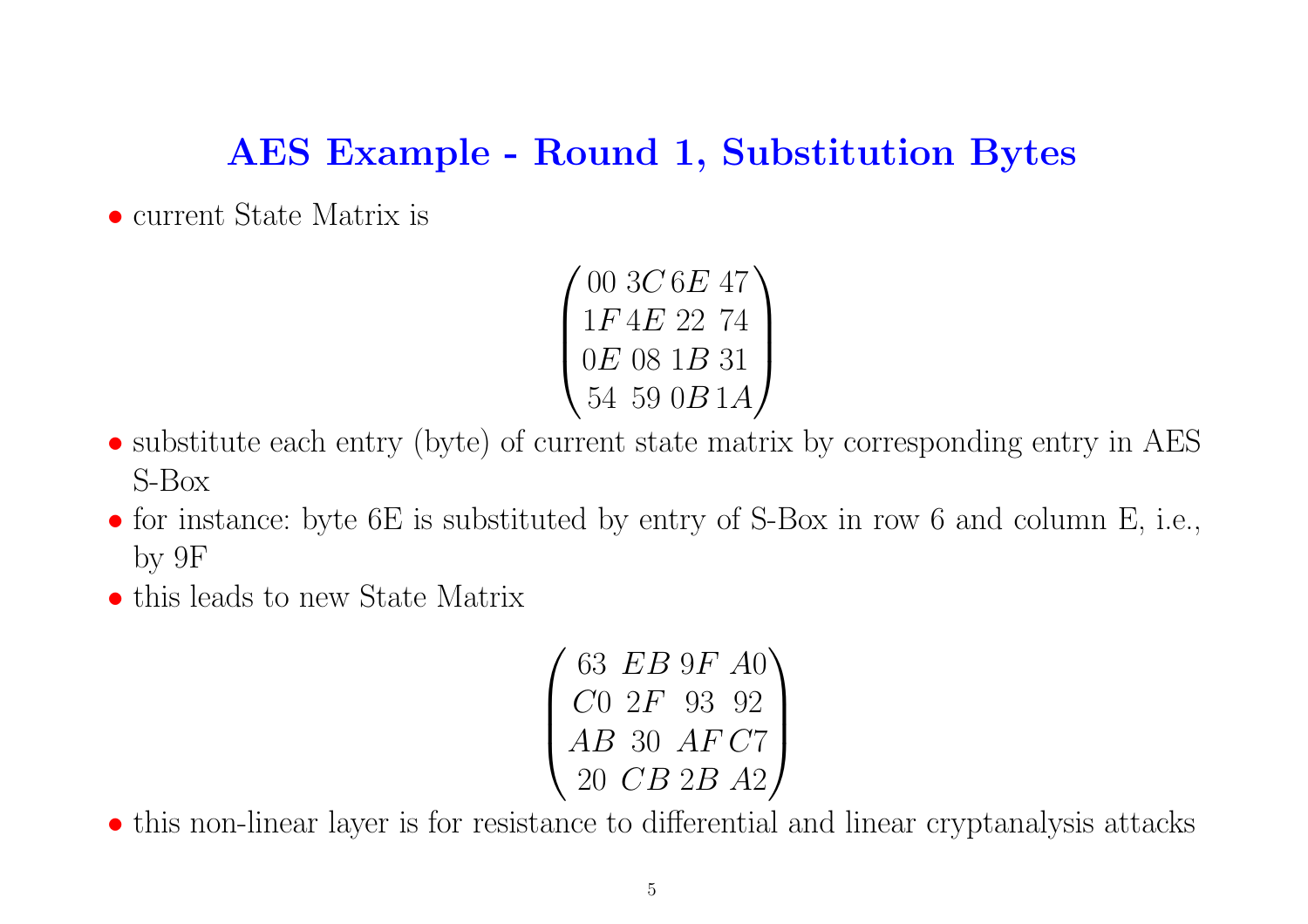#### AES Example - Round 1, Shift Row

• the current State Matrix is

 $\left( \begin{array}{ccc} 63 & EB & 9F & A0 \ C0 & 2F & 93 & 92 \ AB & 30 & AF & C7 \ 20 & CB & 2B & A2 \end{array} \right)$ 

• four rows are shifted cyclically to the left by offsets of  $0,1,2$ , and 3

• the new State Matrix is

 $\begin{pmatrix} 63 \ 2F \ 93 \ 92 \ C0 \ AF \ C7 \ AB \ 30 \ A2 \ 20 \ CB2B \end{pmatrix}$ 

• this linear mixing step causes diffusion of the bits over multiple rounds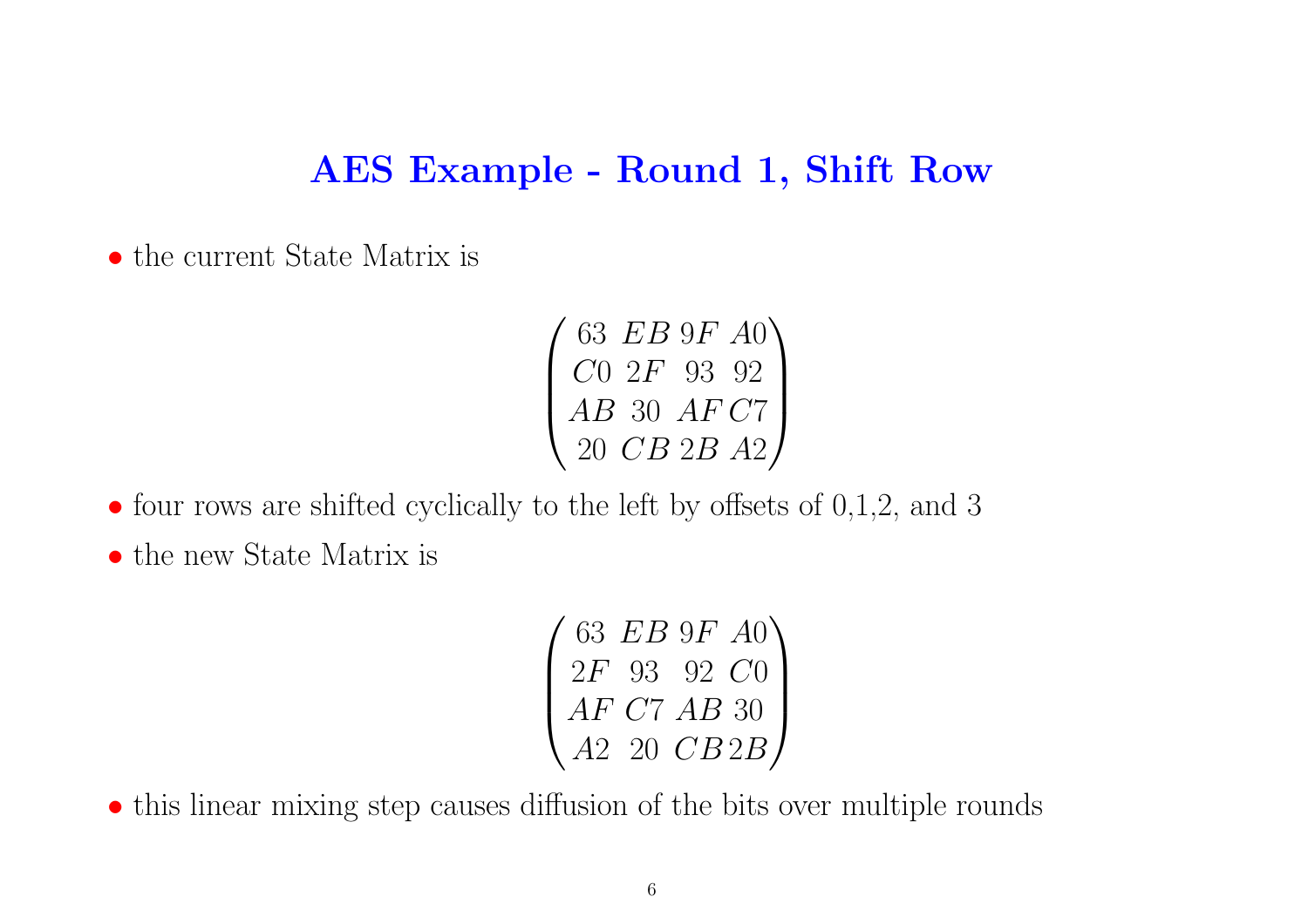#### AES Example - Round 1, Mix Column

• Mix Column multiplies fixed matrix against current State Matrix:

| (02030101)     | 63 $EB$ 9F $A0$          | $\overline{AB}$ 84 $E$ 81 $\overline{B}$ |
|----------------|--------------------------|------------------------------------------|
| 01020301       | $2F$ 93 92 $C_0$         | 75 <i>A</i> 48 <i>D</i> 40               |
| 01010203       | $AF$ C7 AB 30            | F <sub>4</sub> 8D 06 7D                  |
| $0.03010102$ / | $A2 \quad 20 \quad CB2B$ | (7 <i>A 32 0E 5D  </i>                   |

• entry  $BA$  is result of  $(02 \bullet 63) \oplus (03 \bullet 2F) \oplus (01 \bullet AF) \oplus (01 \bullet A2)$ :

- 02 63 = 00000010 01100011 = 11000110
- 03 2 $F = (02$  2 $F) \oplus 2F = (00000010$  00101111)  $\oplus$  00101111 = 01110001
- 01  $AF = AF = 10101111$  and 01  $A2 = A2 = 10100010$
- hence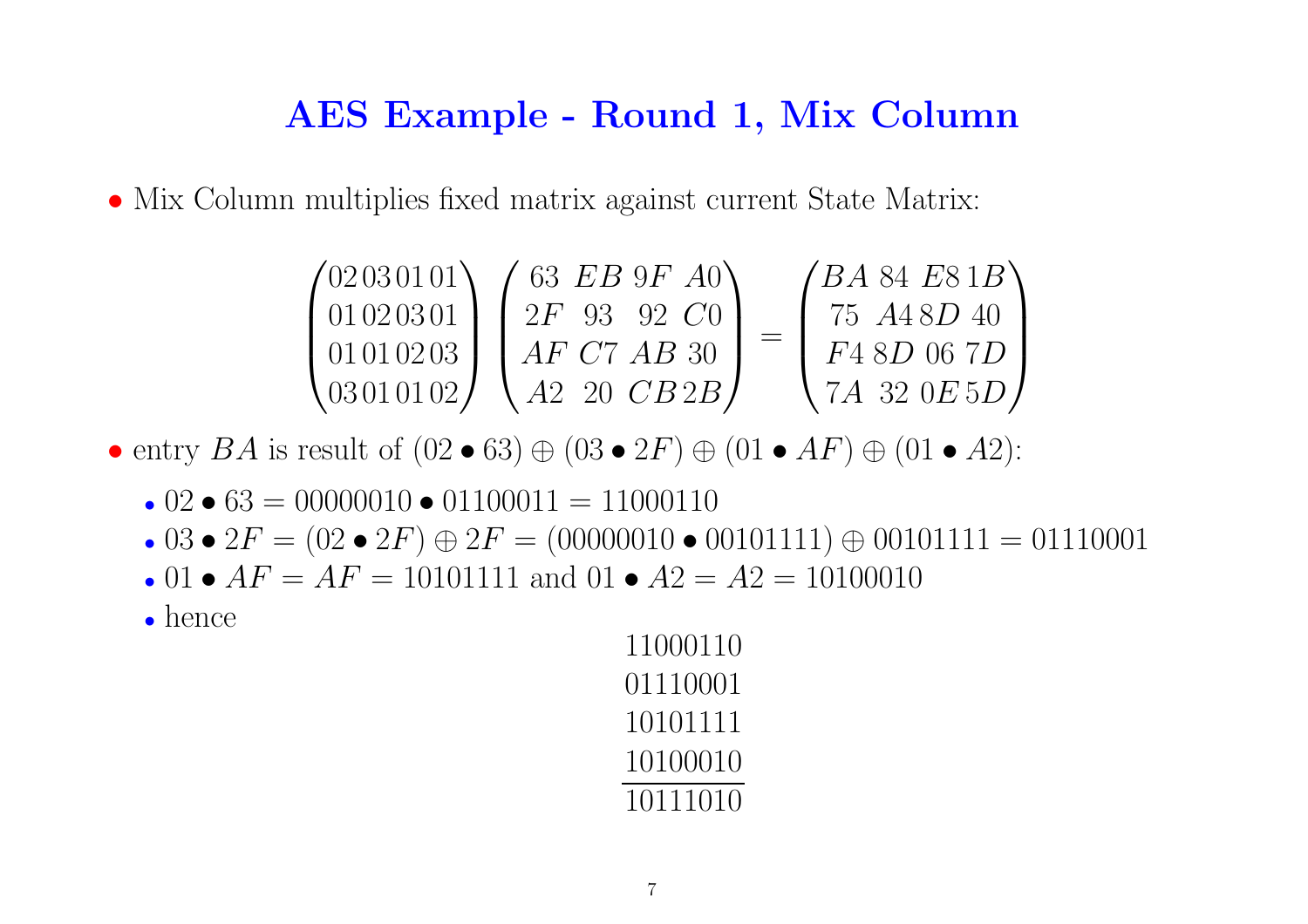# AES Example - Add Roundkey, Round 1

• State Matrix and Roundkey No.1 Matrix:

| $'BA$ 84 $E81B$ | $\begin{pmatrix} E2 & 91 & B1 & D6 \\ 32 & 12 & 59 & 79 \end{pmatrix}$ |
|-----------------|------------------------------------------------------------------------|
| 75 A48D 40      |                                                                        |
| F4 8D 06 7D     | FC91E4A2                                                               |
| $7A$ 32 $0E5D/$ | $\left(F188E693\right)$                                                |

• XOR yields new State Matrix

|  | $'58\;15\;59\;CD$ |
|--|-------------------|
|  | 47 B6 D4 39       |
|  | 08 1C E2 DF       |
|  | 8BBAESCE/         |

• AES output after Round 1: 58 47 08 8B 15 B6 1C BA 59 D4 E2 E8 CD 39 DF CE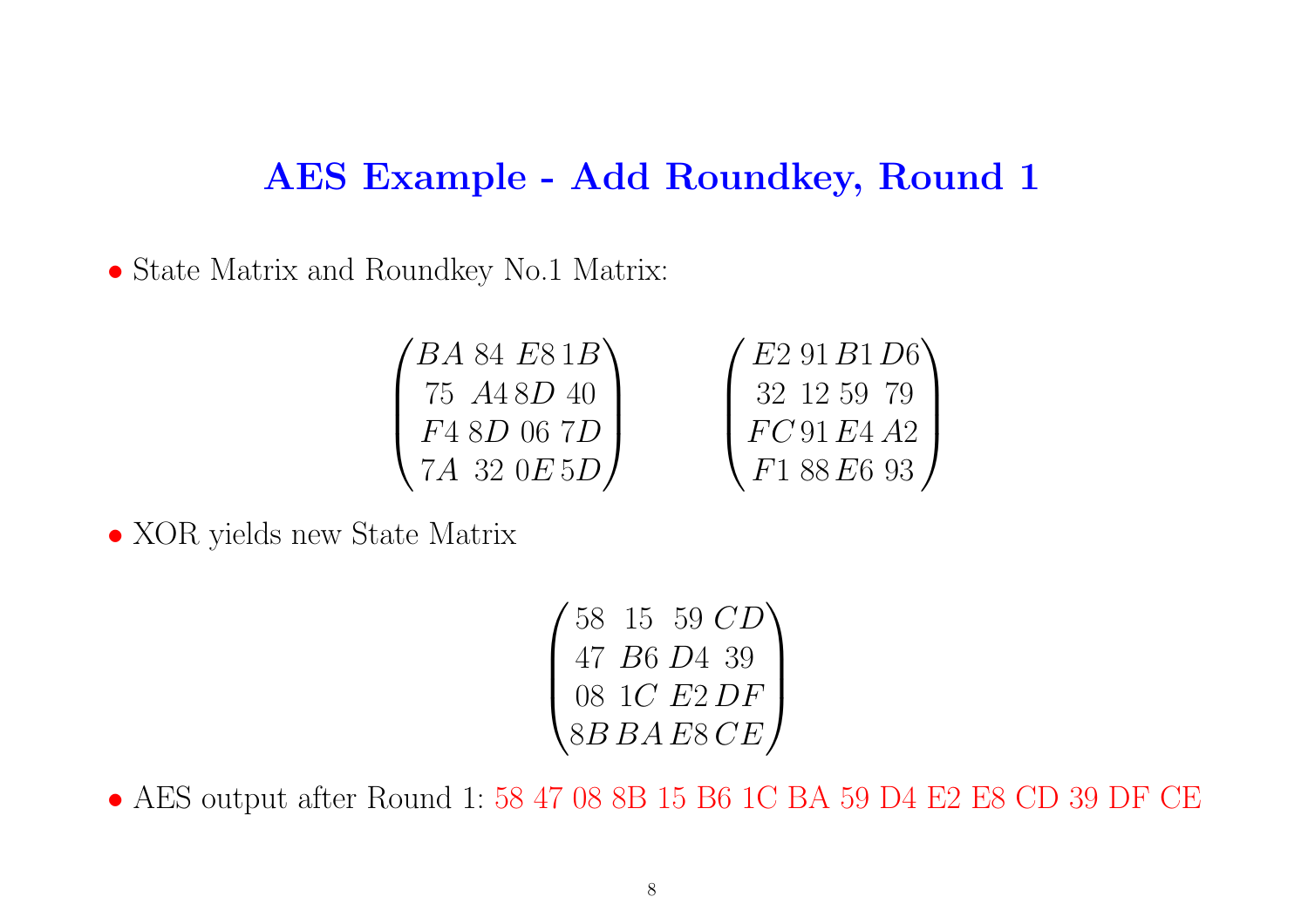• after Substitute Byte and after Shift Rows:

 $\begin{pmatrix} 6A & 59 & CB & BD \\ A0 & 4E & 48 & 12 \\ 30 & 9C & 98 & 9E \\ 3D & F4 & 9B & 8B \end{pmatrix} \hspace{1cm} \begin{pmatrix} 6A & 59 & CB & BD \\ 4E & 48 & 12 & A0 \\ 98 & 9E & 30 & 9B \\ 8B & 3D & F4 & 9B \end{pmatrix}$ 

| $(15 \text{ } C9 \text{ } 7F \text{ } 9D)$ | (430E093D)                       |
|--------------------------------------------|----------------------------------|
| CE4D4B C2                                  | $\int C65708$ F8                 |
| 89 71 BE 88                                | AGCOEB7F                         |
| 65 47 97 CD I                              | , 62 $\emph{CSFE}$ 37 $\emph{I}$ |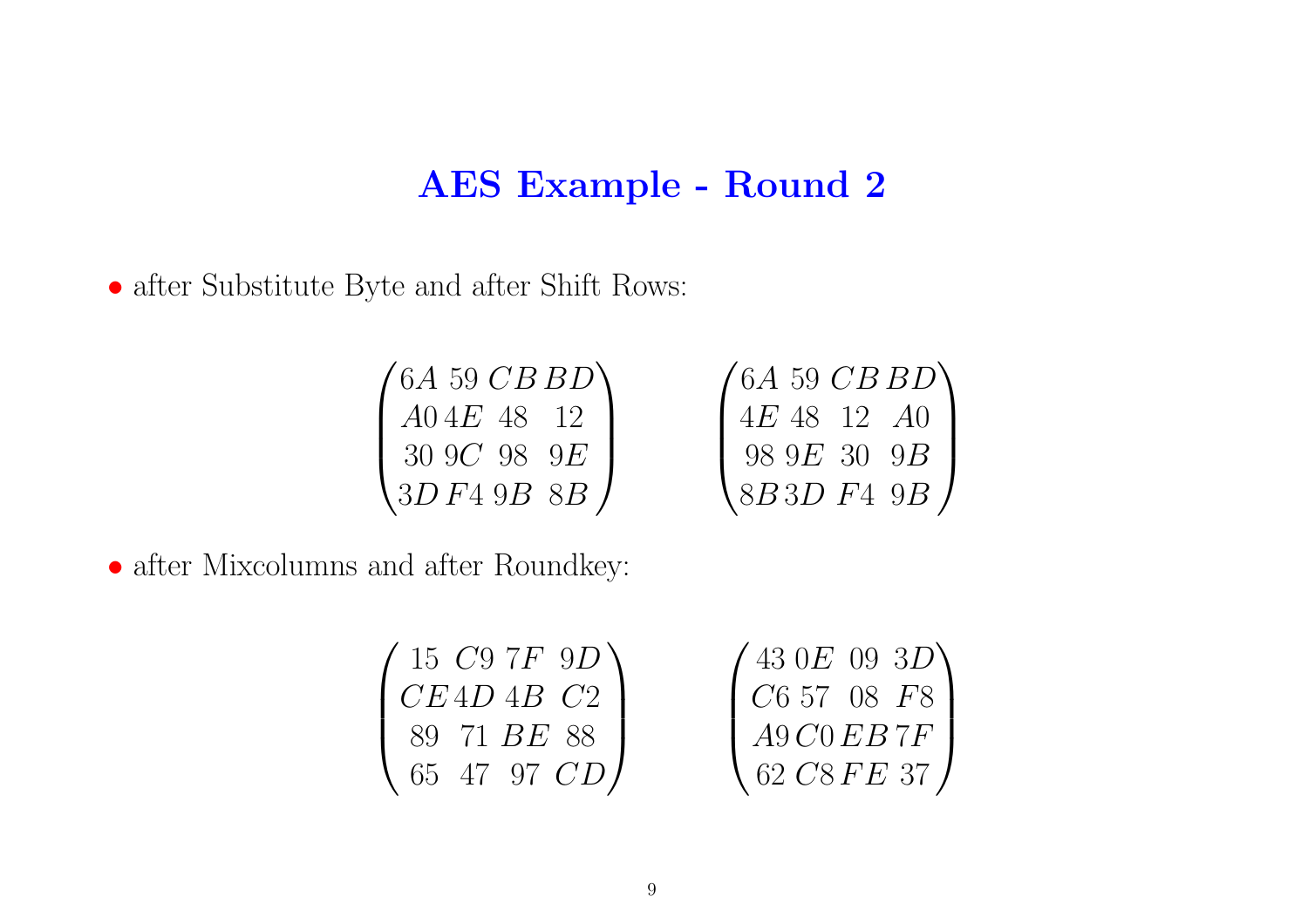• after Substitute Byte and after Shift Rows:

 $\begin{pmatrix} 1A & AB & 01 & 27 \\ B4 & 5B & 30 & 41 \\ D3 & BA & E9 & D2 \\ AA & EB & BB & 9A \end{pmatrix} \hspace{1cm} \begin{pmatrix} 1A & AB & 01 & 27 \\ 5B & 30 & 41 & B4 \\ E9 & D2 & D3 & BA \\ A9 & AA & E8 & BB \end{pmatrix}$ 

| (AA 65 FA 88)       | (7870994B)               |
|---------------------|--------------------------|
| $16 \t0C \t05 \t3A$ | $\int 76\; 76\; 3C\; 39$ |
| 3D C1DE2A           | 1307D3734                |
| $\set{B34B}$ 5A 0A/ | $\set{54\ 23\ 5B\ F1}$   |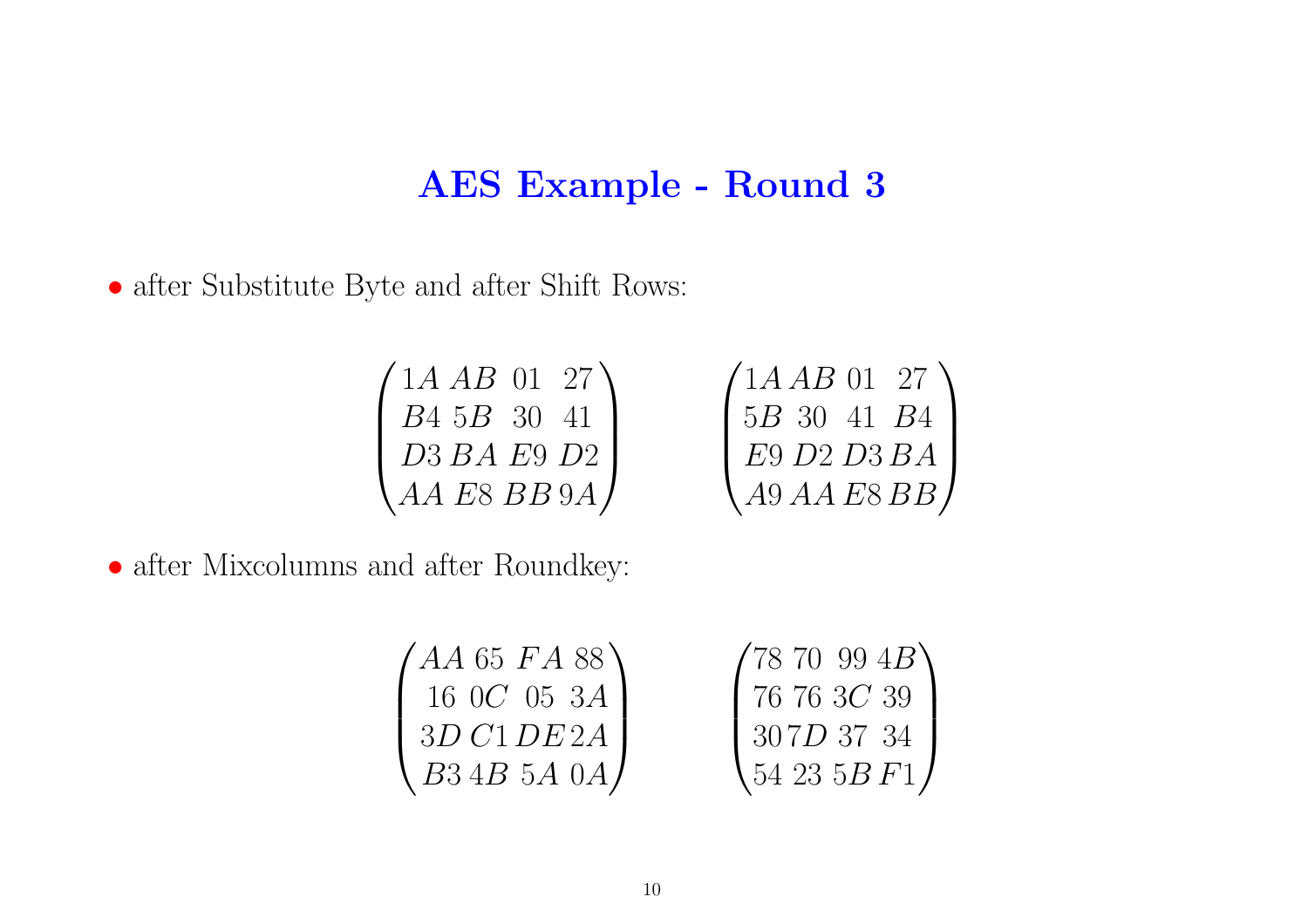• after Substitute Byte and after Shift Rows:

 $\begin{pmatrix} BC & 51 & EE & B3 \\ 38 & 38 & EB & 12 \\ 04 & FF & 9A & 18 \\ 20 & 26 & 39 & A1 \end{pmatrix}$ 

| $\sqrt{BC}$ 51 $EE$ B3 |             |  |
|------------------------|-------------|--|
|                        | 38 EB 12 38 |  |
|                        | 9A 18 04 FF |  |
|                        | A1 20 26 39 |  |

| (10~BCD3F3)          |                                                                                                              |  |
|----------------------|--------------------------------------------------------------------------------------------------------------|--|
| D8 94 E0 E0          |                                                                                                              |  |
| 53 $E A 9E 25$       |                                                                                                              |  |
| $\sqrt{24}$ 40 73 7B | $\begin{pmatrix} B1 & 08 & 04 & E7 \\ CA\ FC\ B1\ B2 \\ 51 & 54 & C9\ 6C \\ ED\ E1\ D3\ 20 \\ \end{pmatrix}$ |  |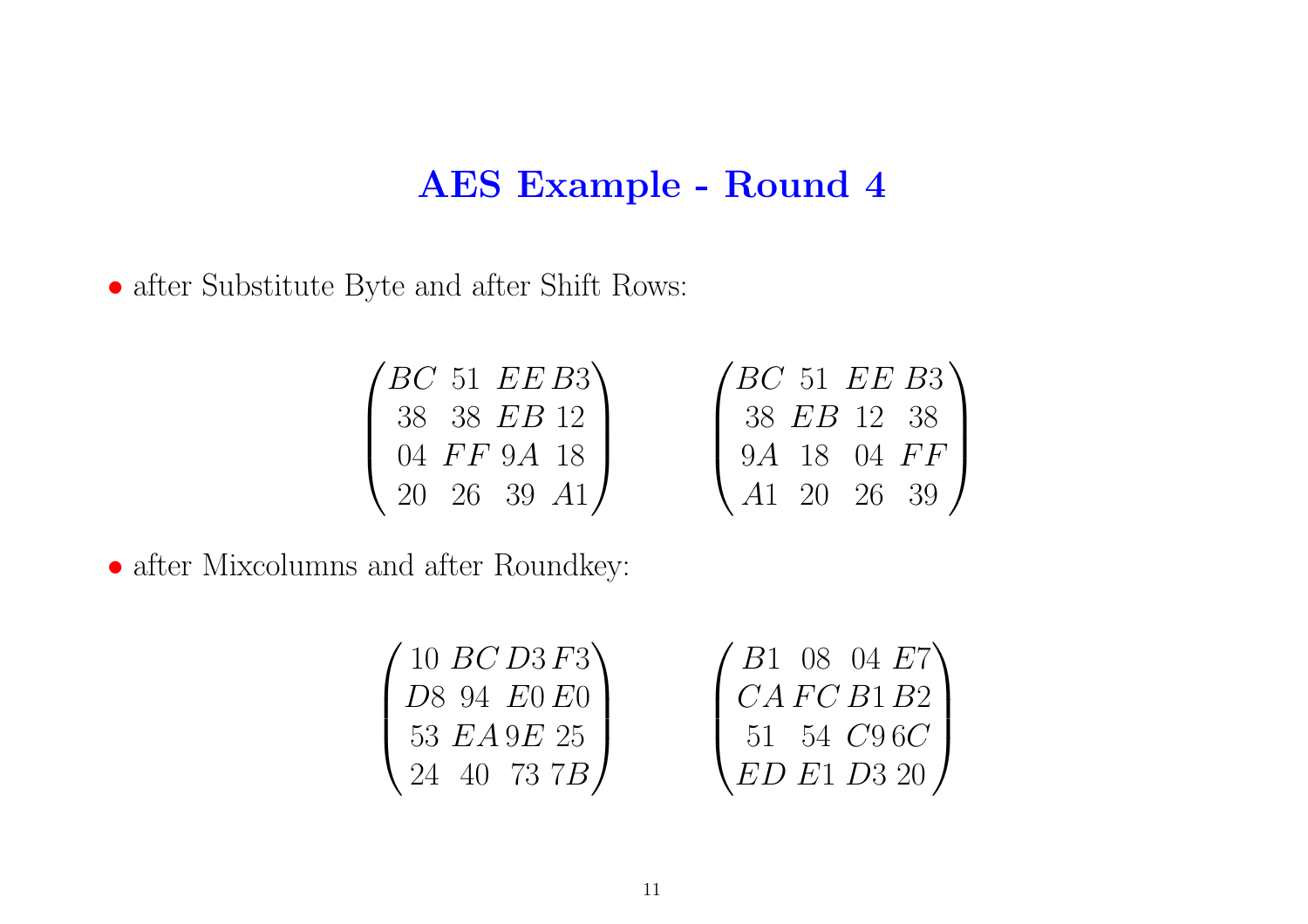• after Substitute Byte and after Shift Rows:

| $\sqrt{C830} F294$                  | $\sqrt{C8}$ 30 $F294$                             |
|-------------------------------------|---------------------------------------------------|
| 74 B <sub>0</sub> C <sub>8</sub> 37 | $\frac{1}{2}$ B <sub>0</sub> C <sub>8</sub> 37 74 |
| D1 20 D D 50                        | $\big $ DD 50 D120                                |
| $\sqrt{55}F866B7$                   | $\binom{B7}{55}$ F866                             |

| $(2A\;26\;8F\;E9)$ |                                                                        |  |  |
|--------------------|------------------------------------------------------------------------|--|--|
| 78 $1E0C7A$        | $\begin{pmatrix} 9B & 23 & 5D & 2F \\ 51 & 5F & 1C & 38 \end{pmatrix}$ |  |  |
| 1B A76F0A          | $1202B$ D 91                                                           |  |  |
| $5B$ 62 00 3 $F/$  | $\sqrt{68 F}03256$                                                     |  |  |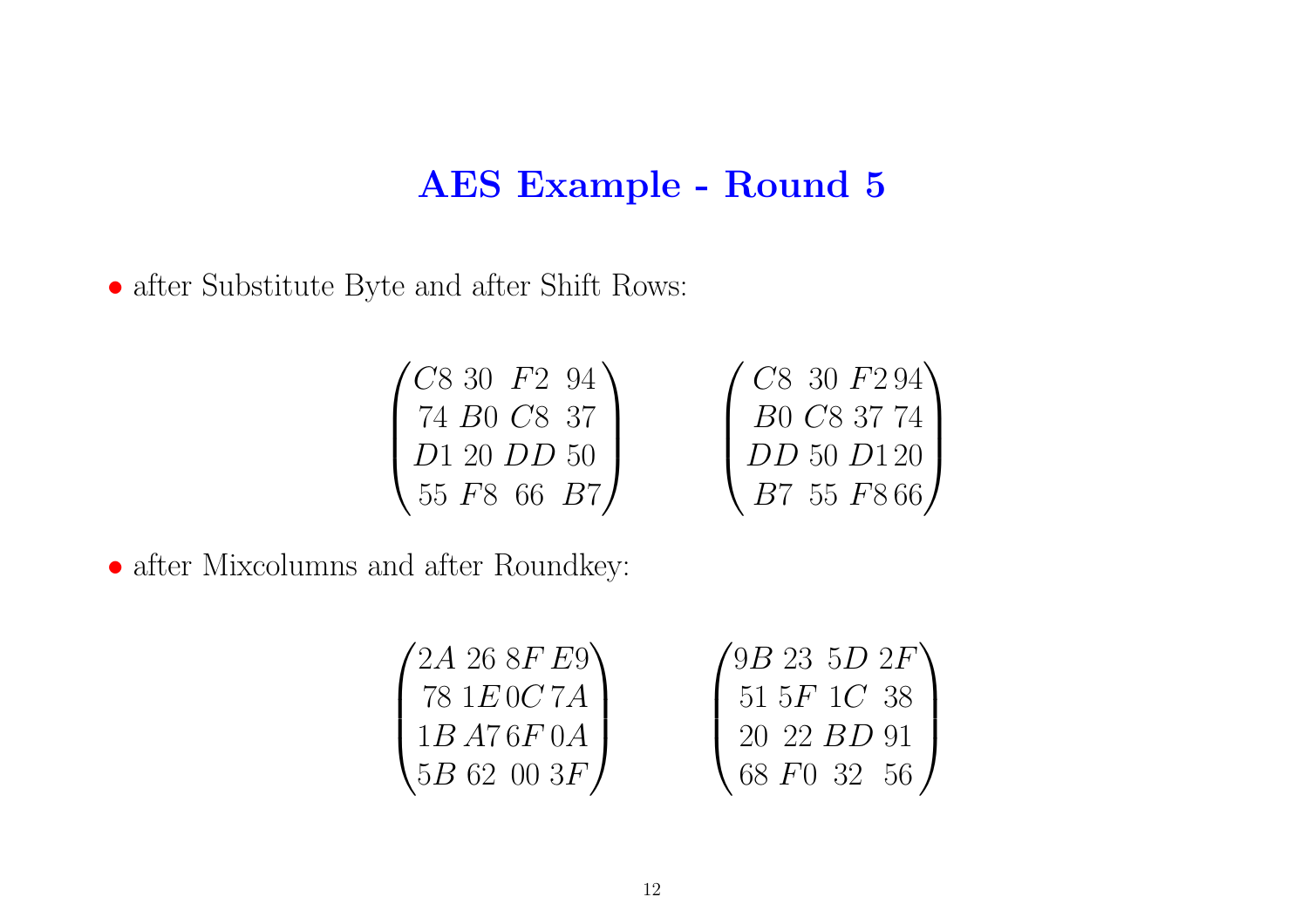• after Substitute Byte and after Shift Rows:

| $(14\ 26\ 4C\ 15)$            | $(14\;26\;4C\;15)$         |
|-------------------------------|----------------------------|
| D1CF9C07                      | CF9C07D1                   |
| <i>B</i> 7 93 7 <i>A</i> 81   | 7A 81 B7 93                |
| $\left(45\;8C\;23\;B1\right)$ | $\binom{B1\ 45\ 8C\ 23}{}$ |

| $($ A9 37 $AAF2)$ | $(148F\,C05E)$       |
|-------------------|----------------------|
| $AE$ D8 0C 21     | $\frac{93A4600F}{ }$ |
| $E7$ 6C $B1$ 9C   | 1252B2492            |
| F0FD673B/         | $\sqrt{77E84075}$    |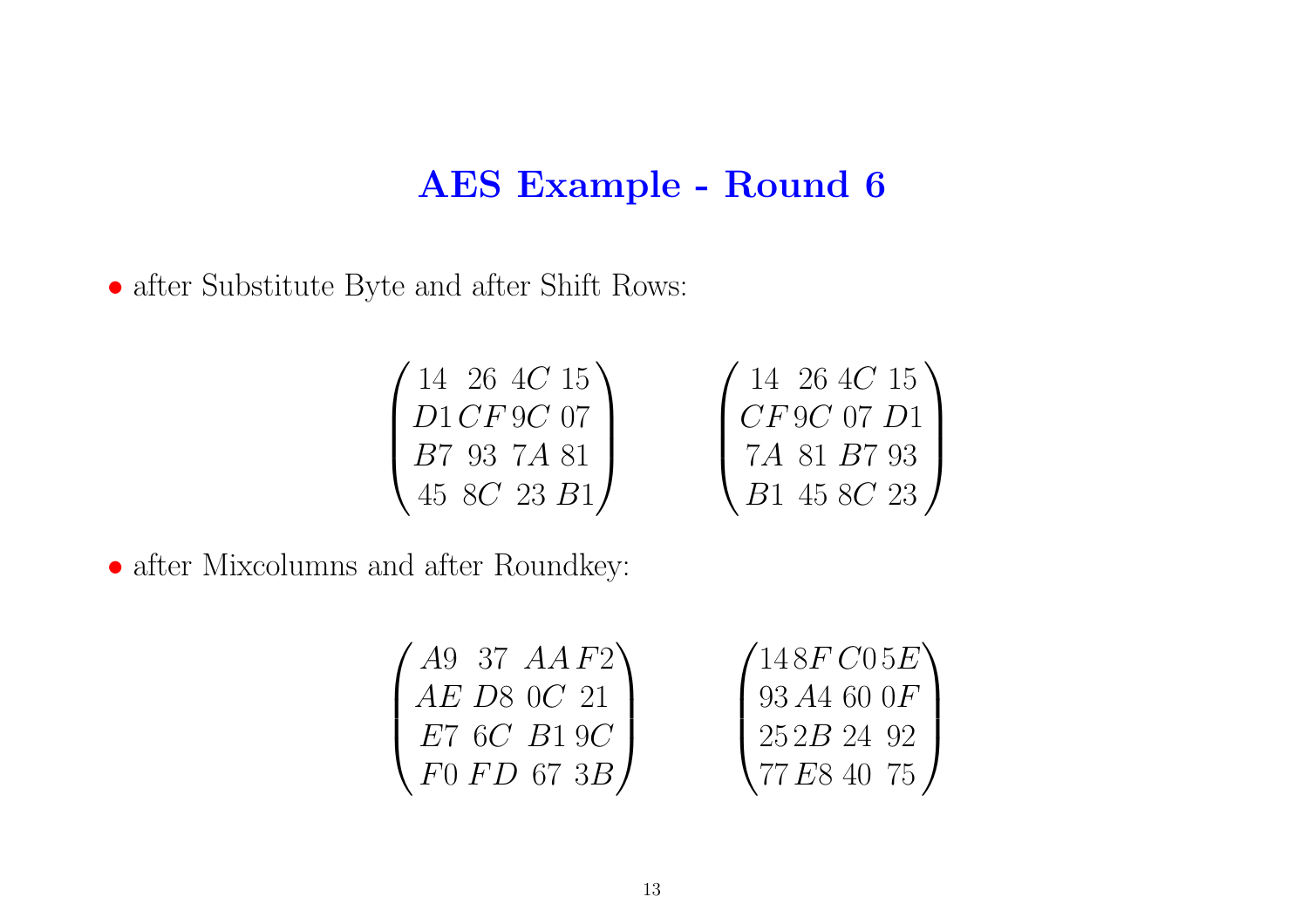• after Substitute Byte and after Shift Rows:

 $\begin{pmatrix} FA & 73 & BA & 58 \ DC & 49 & D0 & 76 \ 3F & F1 & 36 & 4F \ F5 & 9B & 09 & 9D \end{pmatrix} \hspace{1cm} \begin{pmatrix} FA & 73 & BA & 58 \ 49 & D0 & 76 & DC \ 36 & 4F & 3F & F1 \ 9D & F5 & 9B & 09 \end{pmatrix}$ 

| $(9F\ 37\ 51\ 37)$ | $/53$ 43 4F 85                             |
|--------------------|--------------------------------------------|
| $AF \, ECSC \, FA$ | 139060A52                                  |
| 63 39 04 66        | 8E933B57                                   |
| 4BFBB1D7           | $\left\langle 5D\,F8\,95\,BD\right\rangle$ |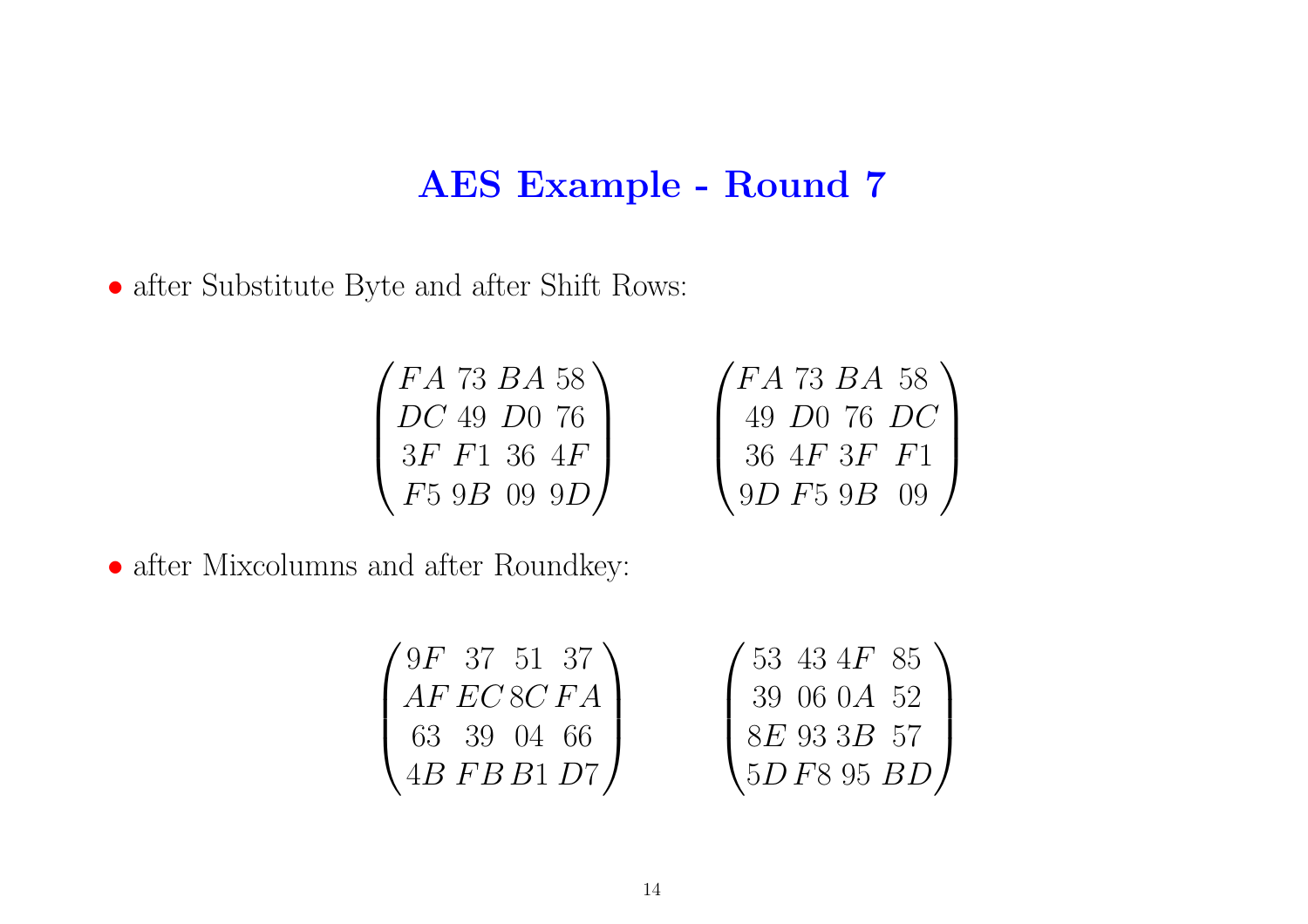• after Substitute Byte and after Shift Rows:

$$
\begin{pmatrix}\nED \ 1A \ 84 \ 97 \\
12 \ 6F \ 67 \ 00 \\
19 \ DC \ E25B \\
4C \ 41 \ 2A \ 7A\n\end{pmatrix}\n\qquad\n\begin{pmatrix}\nED \ 1A \ 84 \ 97 \\
6F \ 67 \ 00 \ 12 \\
E2 \ 5B \ 19 \ DC \\
7A \ 4C \ 41 \ 2A\n\end{pmatrix}
$$

$$
\begin{pmatrix}\nE88A & 4B & F5 \\
74 & 75 & EE & E6 \\
D31F & 75 & 58 \\
55 & 8A & 0C & 38\n\end{pmatrix}\n\qquad\n\begin{pmatrix}\n66 & 70 & AF & A3 \\
25 & CE & D3 & 73 \\
3C & 5A & 0F & 13 \\
74 & A8 & 0A & 54\n\end{pmatrix}
$$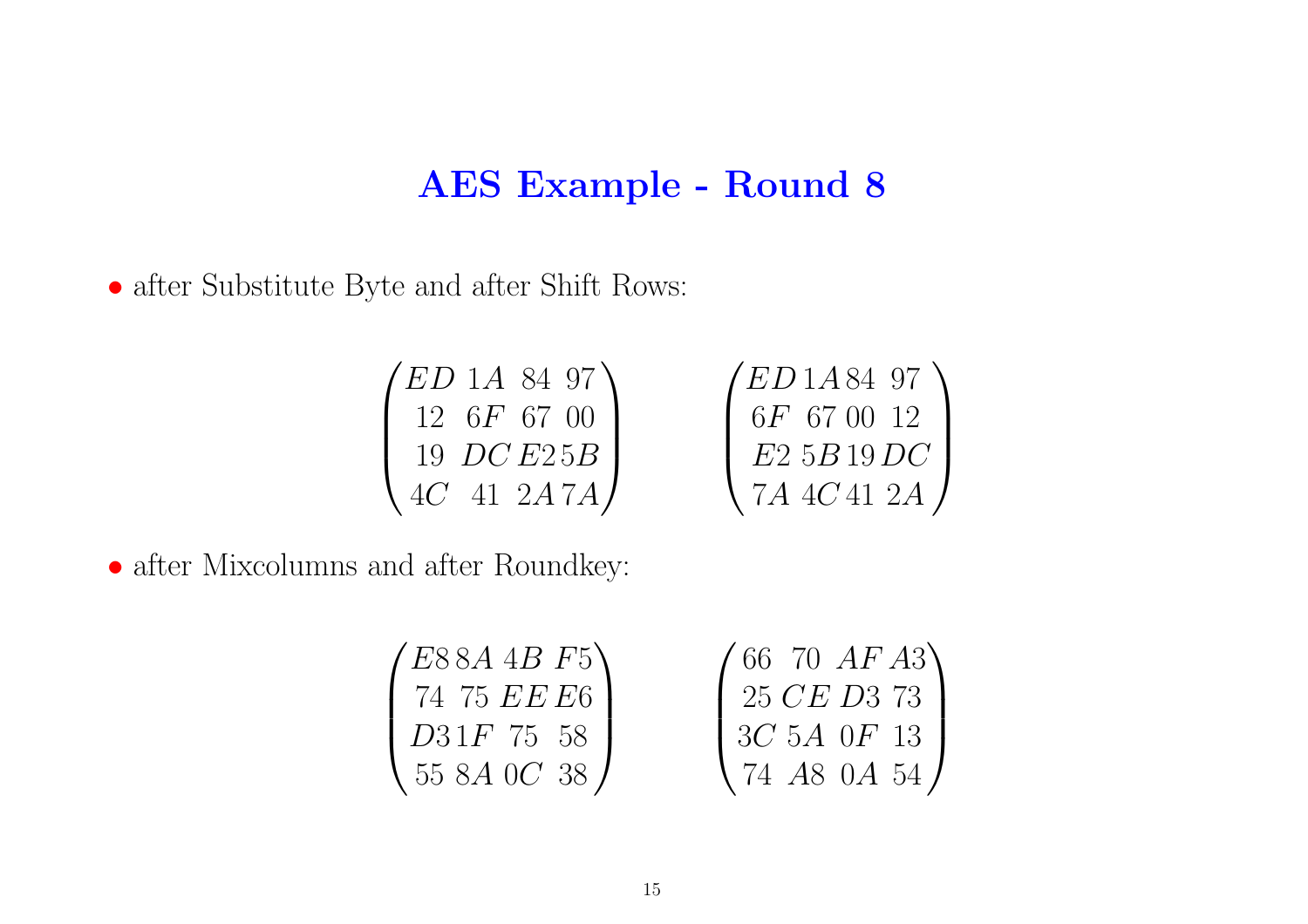• after Substitute Byte and after Shift Rows:

 $\begin{pmatrix} 33 & 51 & 79\,0A \ 3F & 8B\,66\,8F \ EBBE\,76\,7D \ 92 & C2\,67\,20 \end{pmatrix} \qquad \qquad \begin{pmatrix} 33 & 51 & 79\ & 0A \ 8B\,66\ & 8F\,3F \ 76\,7D\,EB\,BE \ 20\ & 92\,C2\,67 \end{pmatrix}$ 

| /B6 E7 51 8C     | $(09 \; A2 \; F0 \; 7B)$     |
|------------------|------------------------------|
| 84 88 98 CA      | 66 D1 FC 3B                  |
| $34\;60\;66\,FB$ | 8 <i>B</i> 9 <i>A E</i> 6 30 |
| E8D77051         | 78 65 $C4$ 89 /              |